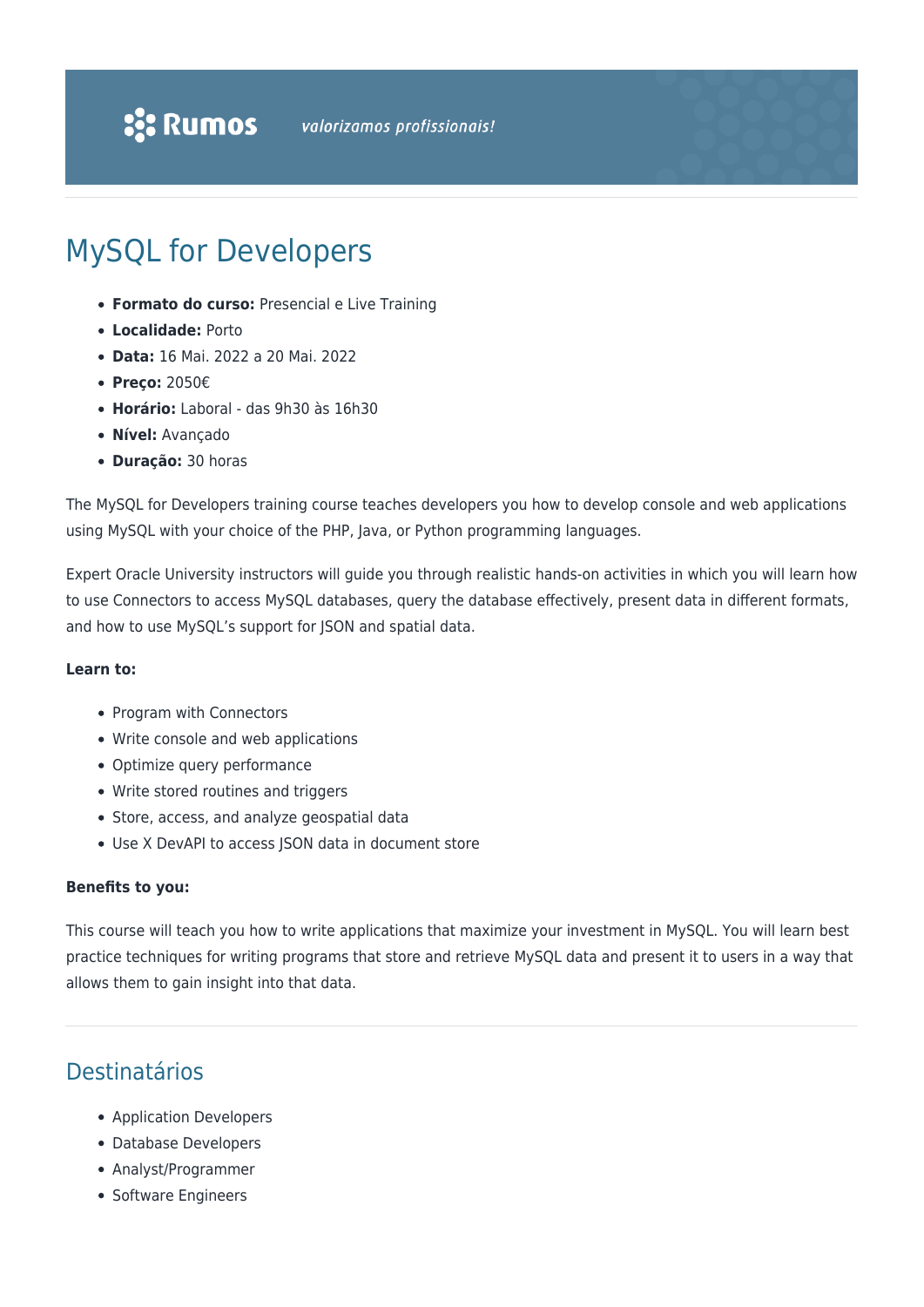# Pré-requisitos

Developing simple web applications using PHP, Java/JSTL, or Python Basic HTML Knowledge of JavaScript Object Notation (JSON)

# **Objectivos**

- Create MySQL client programs in PHP, Java, and Python using Connectors
- Use prepared statements to execute similar queries with different parameters
- Protect against SQL injection using prepared statements
- Interpret and handle errors and warnings
- Create database-driven web applications
- Work with views
- Manipulate string data with functions and operators
- Use temporal and numeric functions in expressions
- Use transactions to group multiple SQL statements into an atomic operation
- Identify and optimize poorly performing queries
- Write stored routines, triggers, and scheduled events
- Aggregate and summarize data to create reports
- Store spatial and JSON data using MySQL native data type
- Query and manipulate spatial and JSON data using functions and operators
- Store JSON documents using MySQL Document Store
- Use X DevAPI to access document store and relational data

## Programa

- Introduction to MySQL
- Connectors and APIs
- Using Connectors
- Prepared Statements
- Handling Errors and Warnings
- Building Database-Driven Web Applications
- Tables and Views
- Working with Strings
- Working with Numeric and Temporal Data
- Transactions
- Optimizing Queries
- Stored Routines
- Triggers and Scheduled Events
- Reporting
- Spatial Data